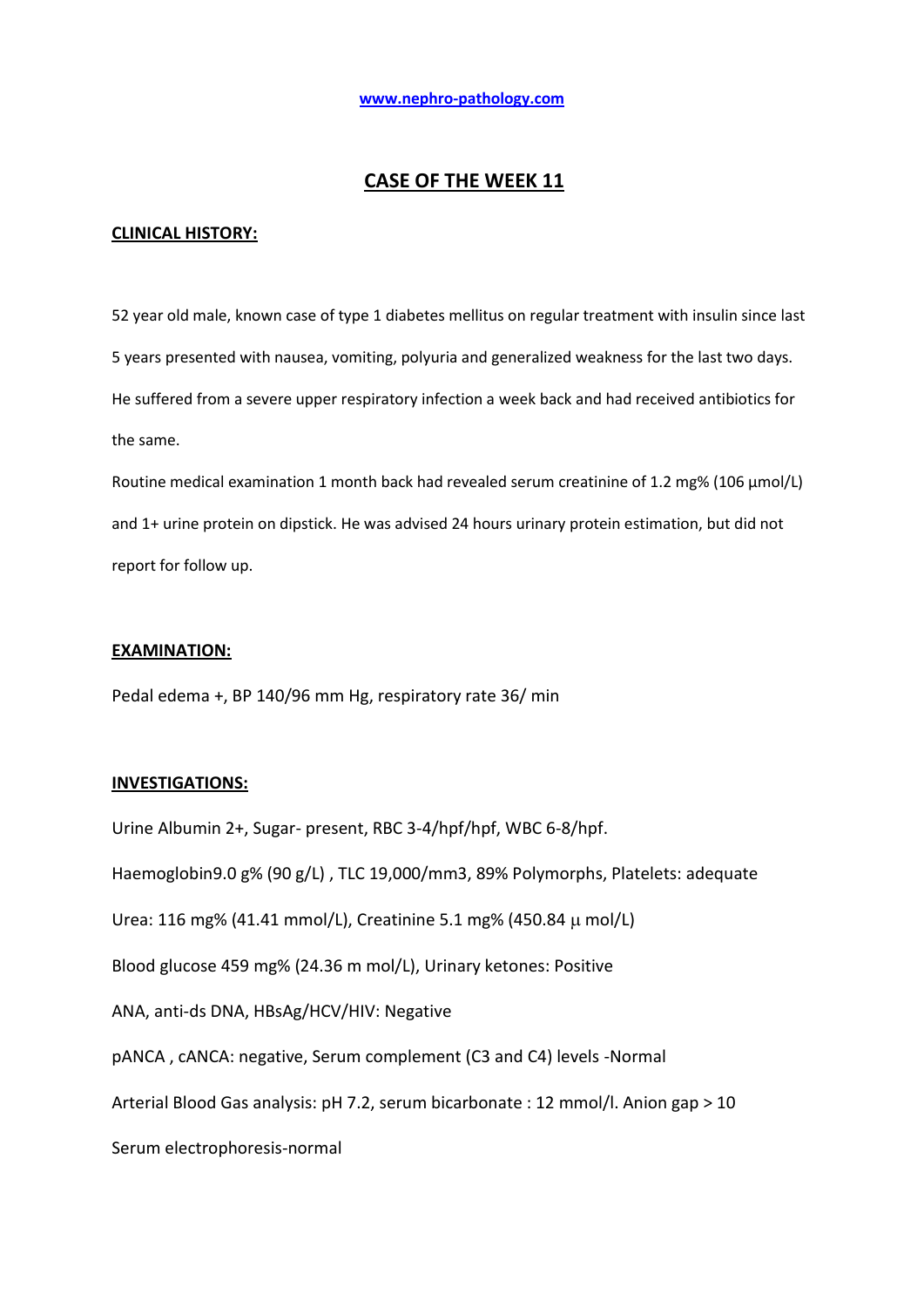*Patient was stabilized, dehydration was corrected and i.v insulin infused. Metabolic abnormalities recovered over one week however azotemia persisted despite clinical improvement of ketoacidosis. A renal biopsy was thus performed to exclude non diabetic renal disease.*

Representative images are provided. DIF studies were negative.

## **MICROSCOPY:**



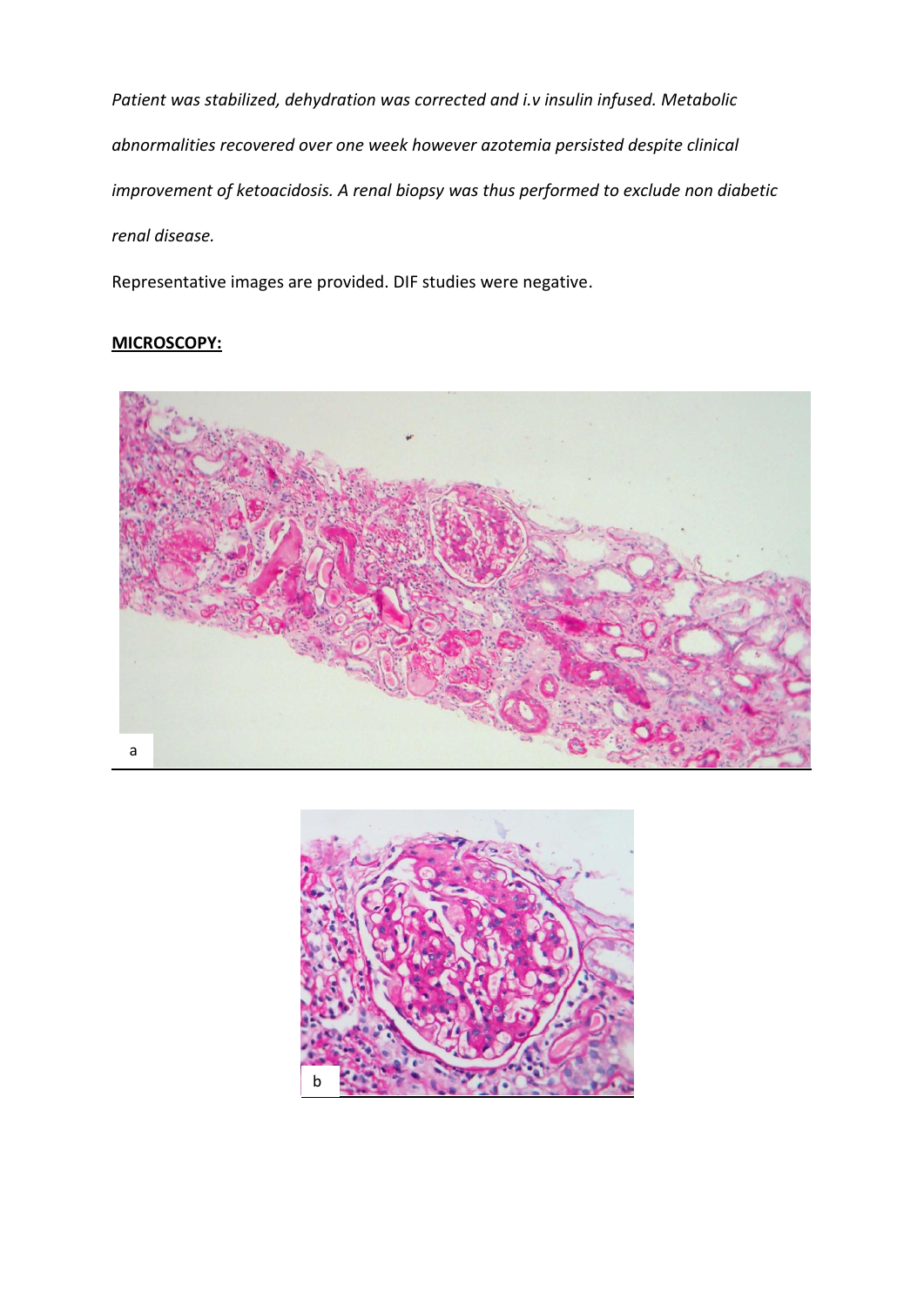Biopsy revealed enlarged glomeruli with mesangial matrix expansion and occasional acellular intercapillary nodular areas with focal & segmental adhesions of capillary tufts to Bowman's capsule. Tubules contained inspissated hyaline casts and interstitium showed focal chronic inflammatory infiltrate. (Fig a &b)



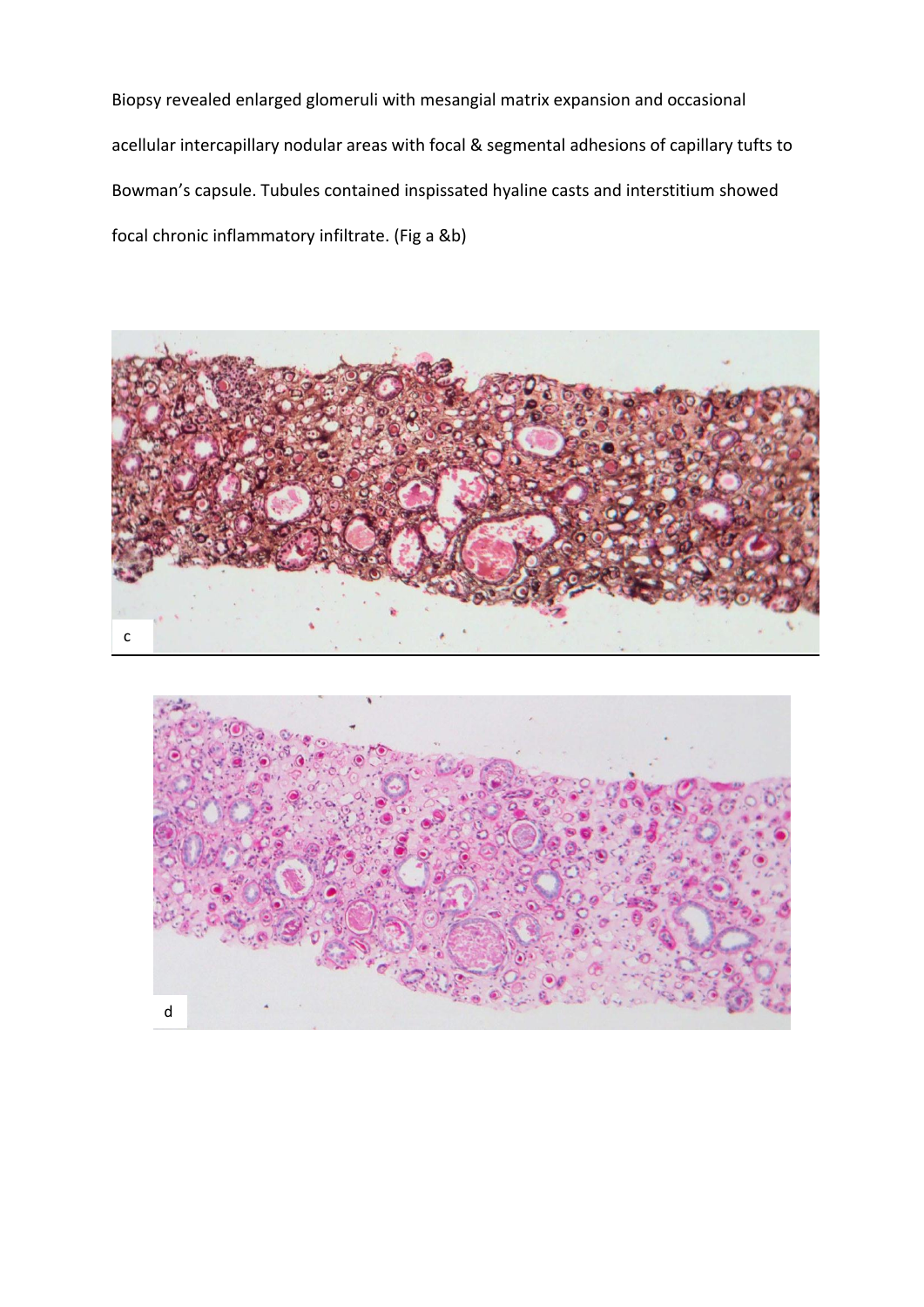

Several distal tubular lumina contained variably sized casts with a coarse granular texture, admixed with few sloughed epithelial cells and inflammatory cells. Many atrophic tubules containing inspissated hyaline casts are also noted. Significant epithelial cell reaction to intratubular casts was not observed.(Fig c-f)

In view of clinical presentation, negative DIF studies and morphological appearance of tubular casts, suspicion of renal injury associated with inspissation of haemoglobin or myoglobin containing casts was raised. Perls stain for iron was negative. Urine showed no hemoglobinuria. There was no evidence of haemolysis in the peripheral smears and serum LDH was within normal limits. Serum Creatine Kinase (CK) levels were markedly elevated at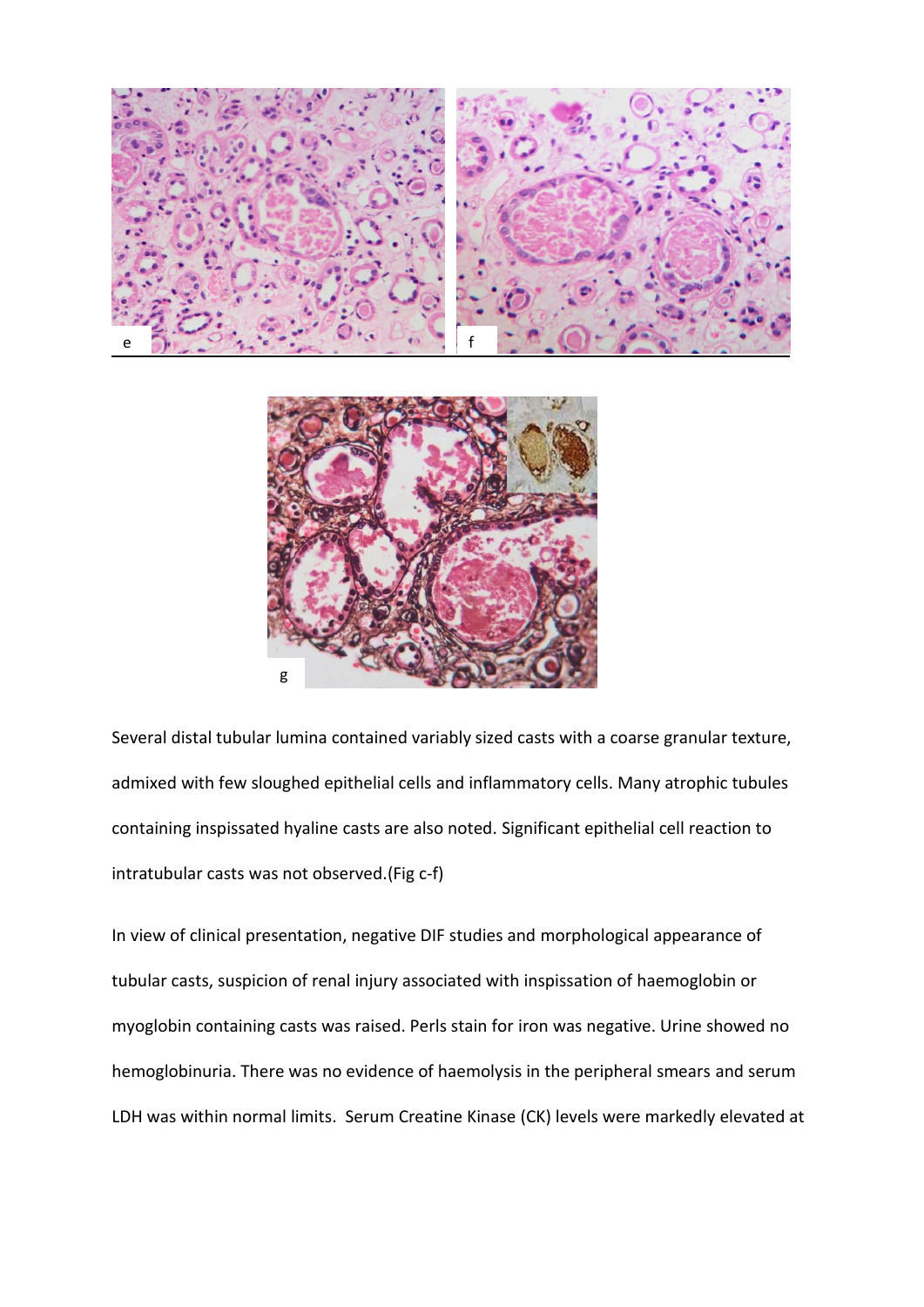43,400 U/L (normal less than 170 U/L). Serum phosphate levels were 1.2 mg% (normal 3.0 - 4.5 mg %). IHC for myoglobin revealed positivity within the casts.(Fig g)

## **DIAGNOSIS:**

Acute worsening of renal functions (Acute kidney injury) due to inspissation of myoglobin casts in tubules induced by non-traumatic rhabdomyolysis in a patient with diabetic nephropathy (presenting in ketoacidosis).

#### **DISCUSSION:**

The etiology of ARF associated with Diabetic Ketoacidosis (DKA) is multifactorial, most cases being secondary to hypervolemia and hypotension. Rhabdomyolysis is an important but often under recognized phenomenon in diabetics which can occasionally lead to severe renal injury. The rhabdomyolysis in diabetics in non-traumatic, in contrast to conditions where muscle injury is secondary to physical trauma. [1,2,3]

Pathogenesis of rhabdomyolysis in diabetes is multifactorial. Singhal *et al.* observed that serum sodium, serum osmolality and blood glucose were the major determinants for the occurrence of rhabdomyolysis in the diabetic state [4] while Gabow *et al.*[5] found hypokalemia and hypophosphatemia to be important predisposing factors for rhabdomyolysis. It is well known that prolonged ketoacidosis and insulin infusions can lead to severe hypophosphatemia [6,7,8] mainly due to intracellular phosphate shifting [9]. Hypophosphatemia leads to decreased intracellular concentration of ATP and 2,3 diphosphoglycerate (DPG), resulting in rhabdomyolysis.Hypophosphatemia also contributes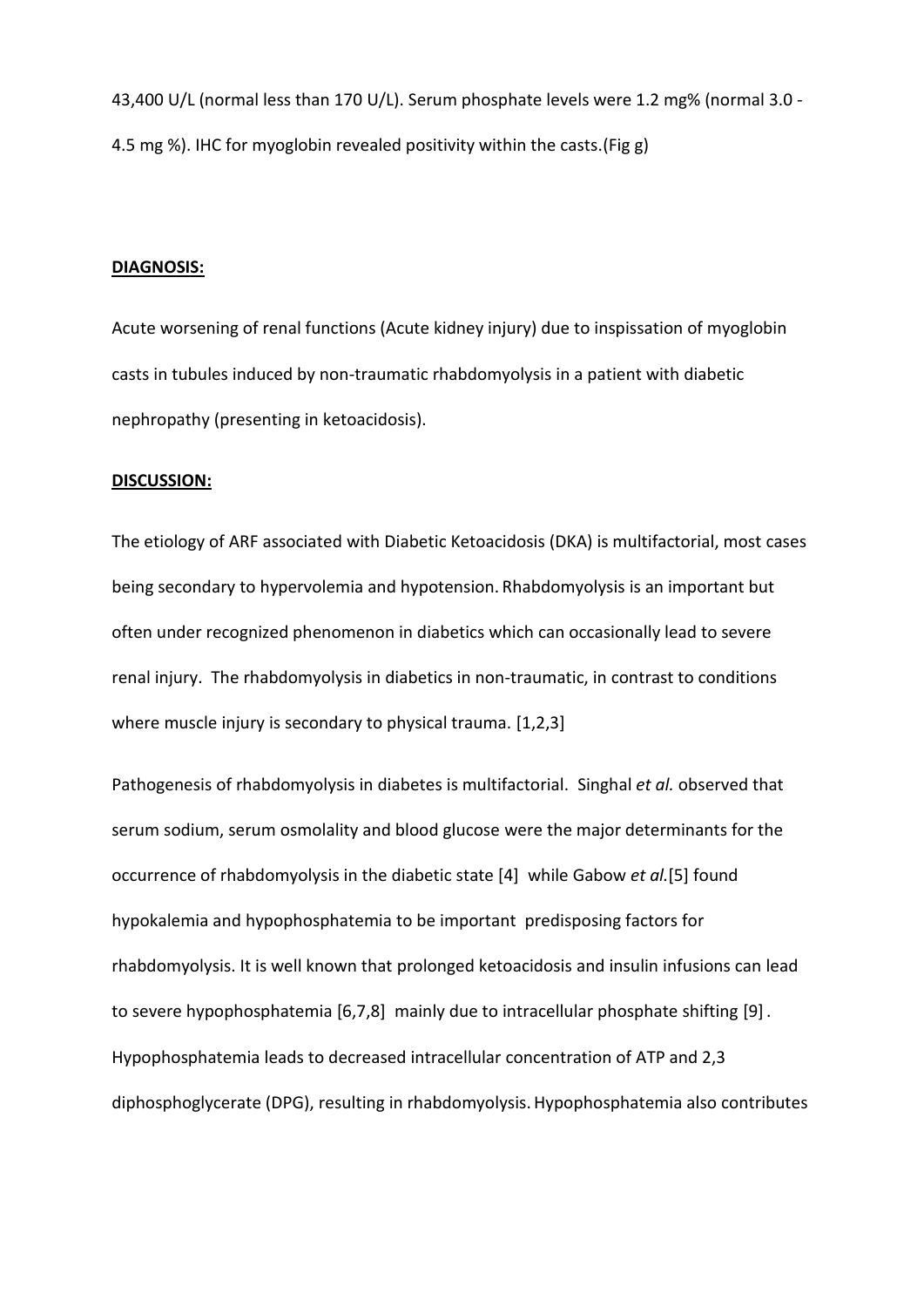to the metabolic acidosis, which cannot be compensated by the renal production of ammonia due to lower urinary excretion of phosphate in the course of DKA [10]

## **REFERENCES:**

1. [Al-Matrafi J, Vethamuthu J, Feber J. Severe acute renal failure in a patient with diabetic](http://www.ncbi.nlm.nih.gov/pubmed?term=Saudi%20J%20Kidney%20Dis%20Transpl.%202009%20Sep%3B20(5)%3A831-4.)  ketoacidosis. [Saudi J Kidney Dis Transpl. 2009 Sep;20\(5\):831-4.](http://www.ncbi.nlm.nih.gov/pubmed?term=Saudi%20J%20Kidney%20Dis%20Transpl.%202009%20Sep%3B20(5)%3A831-4.)

2. [Higa EMS et. al. Acute Renal Failure Due to Rhabdomyolysis in Diabetic Patients. Renal](http://www.ncbi.nlm.nih.gov/pubmed?term=Renal%20Failure%201997%3B%2019(2)%3A%20289-93)  [Failure 1997; 19\(2\): 289-93](http://www.ncbi.nlm.nih.gov/pubmed?term=Renal%20Failure%201997%3B%2019(2)%3A%20289-93)

3. Huang Z, Xu L, Li F, Deng W, Li Y. Fulminant type 1 diabetes mellitus with rhabdomyolysis: have we overlooked the situation? [Diabetes Res Clin Pract. 2010 Dec;90\(3\):e47-9. Epub](http://www.ncbi.nlm.nih.gov/pubmed?term=Diabetes%20Res%20Clin%20Pract.%202010%20Dec%3B90(3)%3Ae47-9.%20Epub%202010%20Aug%2025)  [2010 Aug 25](http://www.ncbi.nlm.nih.gov/pubmed?term=Diabetes%20Res%20Clin%20Pract.%202010%20Dec%3B90(3)%3Ae47-9.%20Epub%202010%20Aug%2025)

4. [Singhal PC, Abramovici M, Ayer S, Desroches L. Determinants of rhabdomyolysis in the](http://www.ncbi.nlm.nih.gov/pubmed/1819210)  [diabetic state. Am J Nephrol. 1991;11\(6\):447-50.](http://www.ncbi.nlm.nih.gov/pubmed/1819210)

5. Gabow PA, Kaehny WD, Kelleher SP [The spectrum of rhabdomyolysis. Medicine](http://www.ncbi.nlm.nih.gov/pubmed/7078398)  [\(Baltimore\). 1982 May;61\(3\):141-52.](http://www.ncbi.nlm.nih.gov/pubmed/7078398)

6. [Riley MS, Schade DS, Eaton RP. Effects of insulin infusion on plasma phosphate in](http://www.ncbi.nlm.nih.gov/pubmed/105228)  [dia-betic patients. Metabolism 1979;28\(3\):191-4.](http://www.ncbi.nlm.nih.gov/pubmed/105228) 

7. [Kebler R, McDonald FD, Cadnapaphornchai P. Dynamic changes in serum phosphorus](http://www.ncbi.nlm.nih.gov/pubmed?term=Am%20J%20Med%201985%3B79%20(5)%3A571-6)  [levels in diabetic ketoacidosis. Am J Med 1985;79 \(5\):571-6.](http://www.ncbi.nlm.nih.gov/pubmed?term=Am%20J%20Med%201985%3B79%20(5)%3A571-6) 

8. [Becker DJ, Brown DR, Steranka BH, Drash AL. Phosphate replacement during treatment of](http://www.ncbi.nlm.nih.gov/pubmed?term=Am%20J%20Dis%20Child%201983%3B137(3)%3A241-6.)  [diabetic ketosis. Effects on calcium and phosphorus homeostasis. Am J Dis Child](http://www.ncbi.nlm.nih.gov/pubmed?term=Am%20J%20Dis%20Child%201983%3B137(3)%3A241-6.)  [1983;137\(3\):241-6.](http://www.ncbi.nlm.nih.gov/pubmed?term=Am%20J%20Dis%20Child%201983%3B137(3)%3A241-6.)